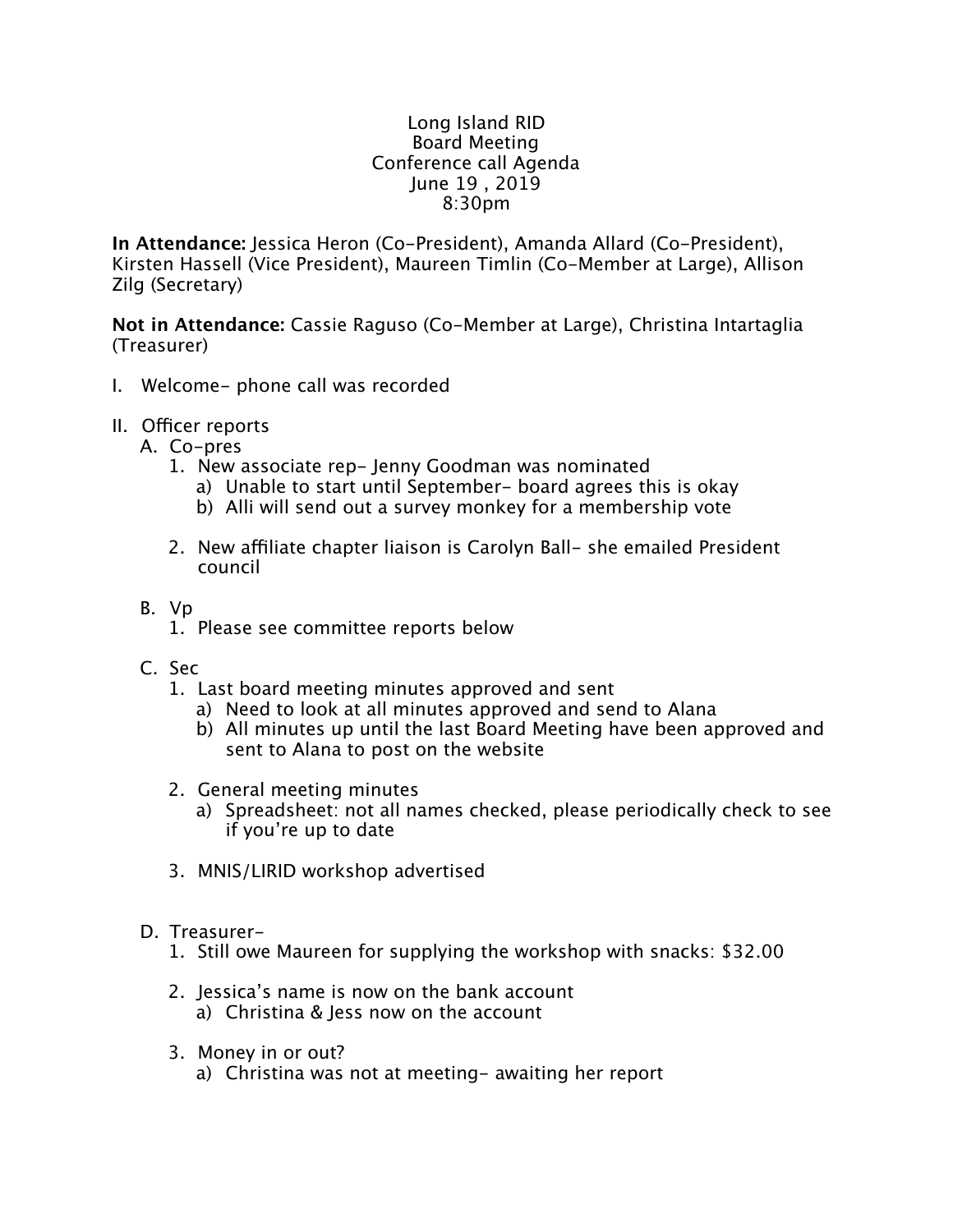- 4. GoDaddy renewal done
- E. MAL
	- 1. Mail is being picked up weekly
	- 2. Storage unit cost increasing to \$144/month starting on July 20th
	- 3. Post all workshops to RID FB page
	- 4. Storage unit key update- Cassie got a new lock for all to use a) combination lock with code that can be shared
		- b) add code to LIRID technology page in GoogleDrive
	- 5. Social media AD for membership renewal a) Alli will create membership renewal reminder ad
- F. Associate rep- check in with Jenny and then wait for membership vote

## III. Committee Reports-

- 1. Bylaws
	- a) 2 year term will end on June 30, 2020
	- b) Call for nominations must go out in March 2020
- 2. Mentoring- Tara on break--will be back in June
- 3. Fundraising
	- a) Kirsten, Amanda and Jessica Had a call with Fundraising Committee recently
	- b) Jennifer Wilkinson approached us to set up fundraiser for Laurie (1) Laurie is on board with this idea
		- (2) Deanna works with her and will try and set it up
			- (a) Have a meeting tonight to discuss it
			- (b) Goal is for July or August in the evening
		- (3) Would like that to be done as soon as possible
		- (4) Would prefer an indoor location
		- (5) Gabby would also like to combine a Chipotle fundraiser with that as well
		- (6) Kirsten follow up with committee chairs to see if they need any help
	- c) Fall fundraiser
		- (1) Want to have a fundraiser specifically directed toward gift giving for October/November
		- (2) Was hoping for some details in place by July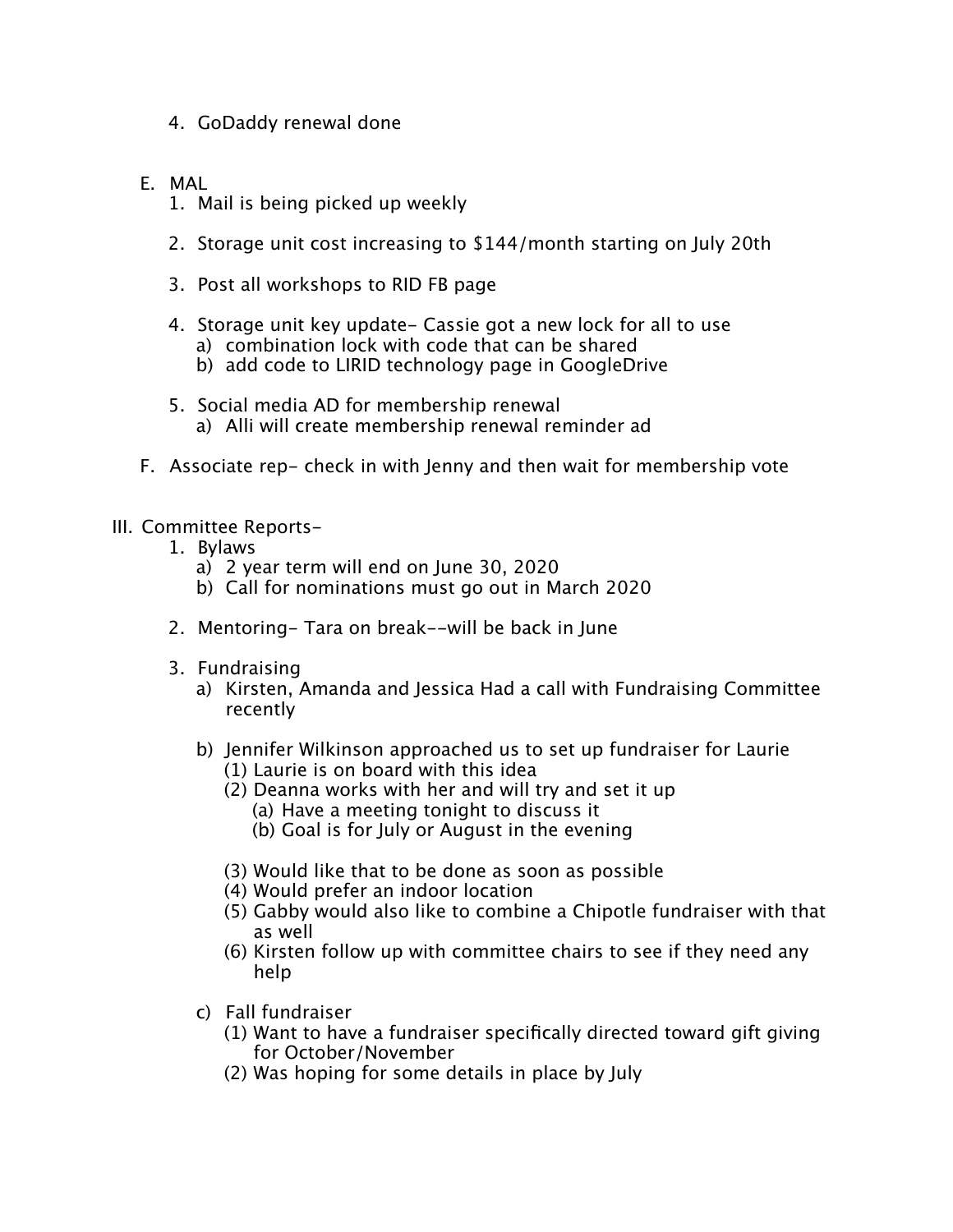- (3) Discussing doing a "Paint Night" but want to think of something more unique
- 4. Webmaster
	- a) password change for GoDaddy?
	- b) was unable to post to website but has since been resolved
	- c) Discuss integrating forms and PayPal payments for membership
- 5. Membership
	- a) Waiting for renewal reminder to be sent (1) was sent this morning
	- b) Needs to set up system with Christina for knowing when a member paid
	- c) Need dates for general meeting and kickoff for welcome letter
- 6. Emergency fund
	- a) No money taken out
- 7. Professional Development
	- a) Will contact Angela for September
	- b) Sexuality for June 22nd workshop was cancelled
	- c) Still working on Robin webinar
	- d) Emergency Preparedness workshop June 22nd with Mill Neck
	- e) All day workshop for fall
	- f) Meetball place workshop for kick of
		- (1) Jess spoke to Winnie and we can book either Sept 10 or 17th (Tuesday) with the same deal as last year
		- (2) \$250 upstairs patio and snacks
		- (3) Kirsten will check with PD to ask Angela to see if she's available
	- g) Looking for more members to join the committee  $(1)$  someone who is organized and efficient
		- (2) Board will advertise for the position
- 4. Elections
	- a) New Associate Rep

## IV. Old Business

- A. C/DI Scholarship Fund
	- 1. Call for volunteers
	- 2. Ask Sandra to write up an email with her vision for us to send out to members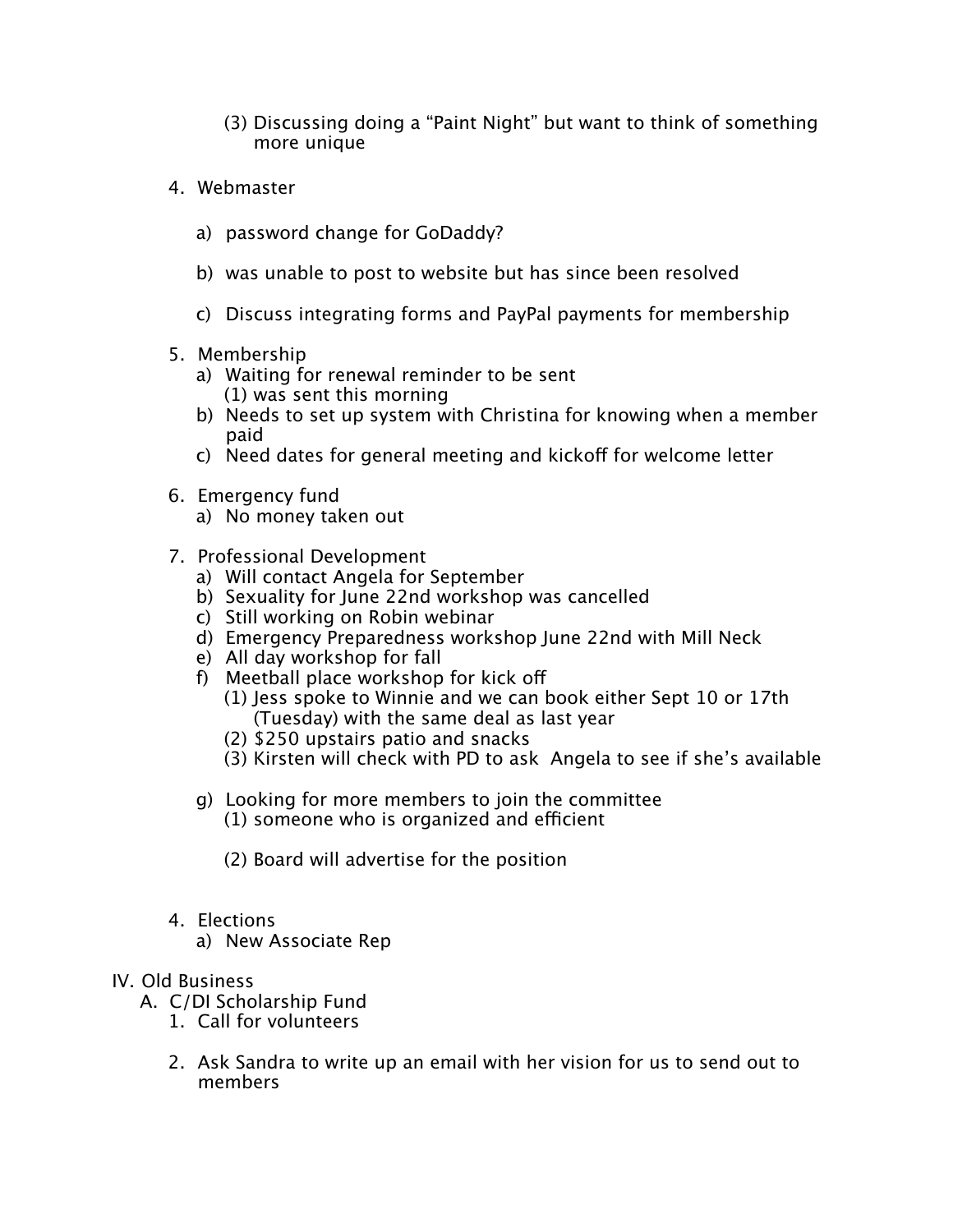- B. Empire Games- Nice photos on Insta
	- 1. Fun experience! 3 board members volunteered
	- 2. Can try again for next year and hopefully get more interpreters to go!
- C. National Conference
	- 1. Kirsten will be there
	- 2. Amanda will most likely be going to represent LIRID and attending RID affiliate chapter related events
- D. Member Appreciation Day
	- a) Kick off for the year at that Meetball Place
	- b) No meeting--workshop only
	- c) See above for more details
	- d) Only time offering free CEU's for the year
- V. New Business
	- A. Summer symposium at Northeastern University
		- 1. Amanda reposted on LIRID from NU, Alli sent to membership
	- B. General Meeting:
		- 1. Oct 19 10-12 in Sufolk
		- 2. SCCC campus- contact Peggy to reserve a room
		- 3. Provide bagels and cofee
		- 4. No workshop meeting only
		- 5. Need to advertise extensively!
	- C. Opportunity to Partner with another agency for workshop
		- 1. Howard Chesloff from Choice Interpreting
		- 2. Interested in doing a workshop on Long Island with Hayden Kristal, the workshop topic would be something like, "Sign of the Times " related to LGBTQ **Plus, "How do I Sign this?"**
		- 3. We believe Choice Interpreting will take care of the workshop and speaker. However, they need LIRID to offer and take care of the CEUs.
		- 4. (Judi Rackovitch) I had the opportunity to hear Hayden present. I found her presentation one that kept my interest, made me both laugh and cry. In addition, she was extremely well received by the audience.
		- 5. Board voted to bring this proposal to PD to reach out for possible fall fundraiser
	- D. Confirm August 8th at 10 am in Long Beach for next board meeting